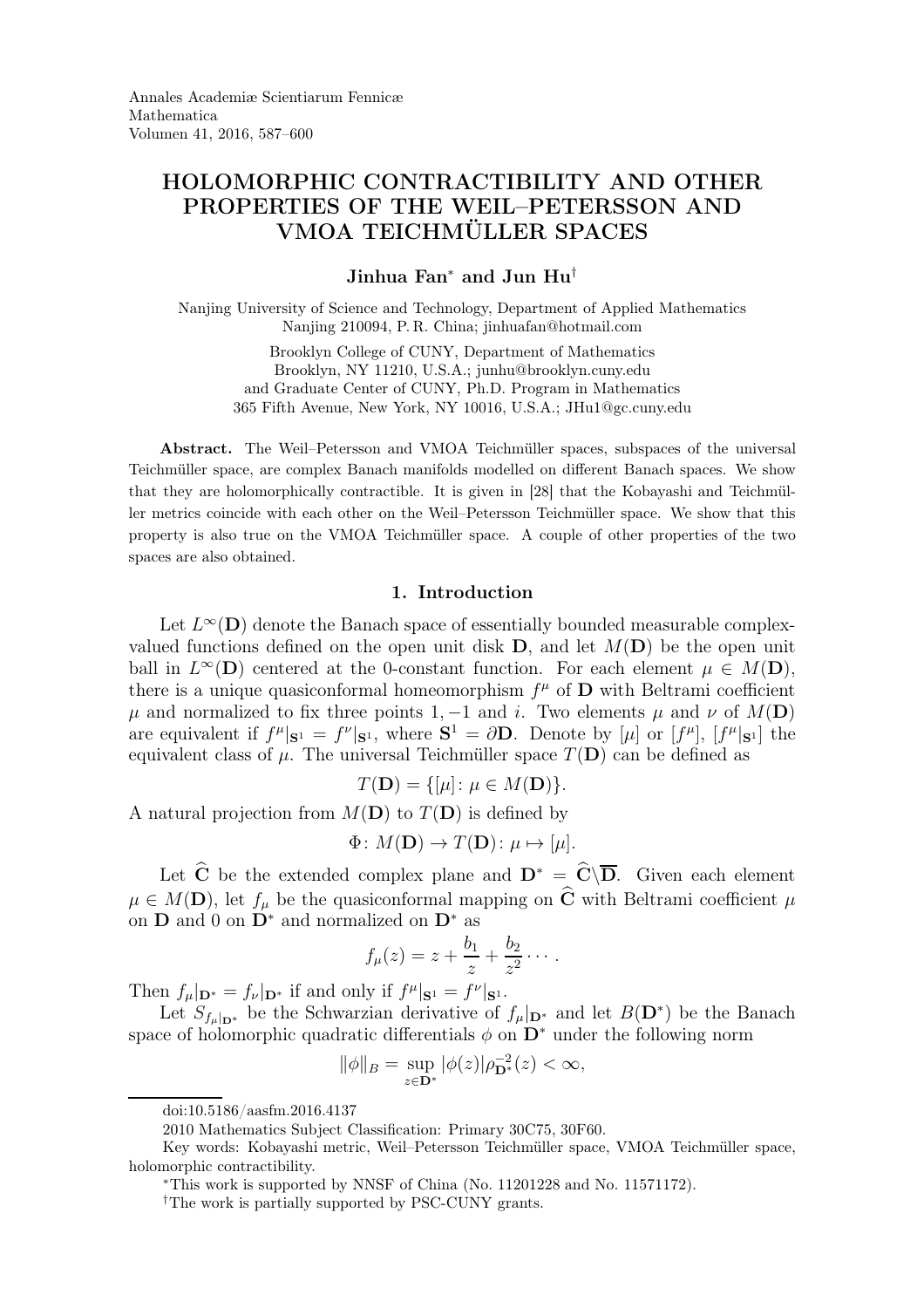where  $\rho_{\mathbf{D}^*}(z) = 1/(|z|^2 - 1)$  is the Poincaré density on  $\mathbf{D}^*$ . Using the Bers embedding

$$
\beta \colon T(\mathbf{D}) \to B(\mathbf{D}^*) \colon \beta([\mu]) = S_{f_{\mu}|\mathbf{D}^*},
$$

one can introduce a complex structure on  $T(D)$  such that  $\Phi$  is a holomorphic split submersion.

There are several interesting subspaces of  $T(D)$ , which are also complex Banach manifolds but modelled on Banach spaces with different norms. This paper involves three of them: the space  $T_0(\mathbf{D})$ , the Weil–Petersson Teichmüller space and the VMOA Teichmüller space. In the following, we first give a brief introduction to these three spaces.

An element  $\mu \in M(\mathbf{D})$  is called a vanishing Beltrami coefficient if for any  $\epsilon > 0$ , there exist  $0 < r < 1$  such that  $\|\mu\|_{\mathbf{D}\setminus\mathbf{D}_r}\|_{\infty} < \epsilon$ , where  $\mathbf{D}_r = \{z : |z| < r\}$ . Let  $M_0(\mathbf{D})$ be the collection of all vanishing Beltrami coefficients. Then  $T_0(\mathbf{D})$  is defined to be

$$
T_0(\mathbf{D}) = \{ [\mu] \colon \mu \in M_0(\mathbf{D}) \}.
$$

The space  $T_0(\mathbf{D})$  is a normal subgroup of  $T(\mathbf{D})$  under the composition [14], and the quotient space  $T(D)/T_0(D)$  is called the asymptotic Teichmüller space of D and denoted by  $AT(\mathbf{D})$ . For studies of  $AT(\mathbf{D})$ , we refer to [14], [7], [8] and [10]. Let  $B_0(\mathbf{D}^*)$  be the subset of  $B(\mathbf{D}^*)$  consisting of all  $\phi \in B(\mathbf{D}^*)$  such that

(1.1) 
$$
\lim_{r \to 1^+} \sup_{|z|=r} |\phi(z)| \rho_{\mathbf{D}^*}^{-2}(z) = 0.
$$

Then  $[\mu] \in T_0(\mathbf{D})$  if and only if  $\beta([\mu]) \in B_0(\mathbf{D}^*)$  [10], and  $T_0(\mathbf{D})$  is a complex Banach manifold modelled on the Banach space  $(B_0(\mathbf{D}^*), \|\cdot\|_B)$ . Furthermore, the inclusion map

$$
i\colon T_0(\mathbf{D})\to T(\mathbf{D})
$$

is holomorphic.

Let  $M_2(D)$  be the subset of  $M(D)$  consisting of all  $\mu \in M(D)$  such that

$$
\int_{\mathbf{D}} |\mu(z)|^2 \rho_{\mathbf{D}}^2(z) \, dx \, dy < \infty,
$$

where  $\rho_{\mathbf{D}}(z) = 1/(1 - |z|^2)$  is the Poincaré density on **D**. (For a convenience of using fewer symbols in the expressions of integrals in the next section, we consider  $\rho_{\mathbf{D}}(z) = 0$  if  $|z| \geq 1$ .) The space  $T_2(\mathbf{D})$  is defined as

$$
T_2(D) = \{ [\mu] \colon \mu \in M_2(D) \},
$$

which is called the integrable Teichmüller space in [3] or the Weil–Petersson Teichmüller space in [22]. Let  $B_2(\mathbf{D}^*)$  be the subset of  $B(\mathbf{D}^*)$  consisting of all  $\phi \in B(\mathbf{D}^*)$ such that

(1.2) 
$$
\|\phi\|_2 = \left\{ \int_{\mathbf{D}^*} |\phi(z)|^2 \rho_{\mathbf{D}^*}^{-2}(z) \, dx \, dy \right\}^{\frac{1}{2}} < \infty.
$$

It was proved in [3] that  $[\mu] \in T_2(D)$  if and only if  $\beta([\mu]) \in B_2(D^*)$ , and  $T_2(D)$  is a complex Banach manifold modelled on the Banach space  $(B_2(D^*), \| \cdot \|_2)$ . It is also proved in Lemma 2 of [3] that (1.2) implies (1.1). Therefore,

(1.3) 
$$
T_2(\mathbf{D}) \subset T_0(\mathbf{D}) \subset T(\mathbf{D}).
$$

Furthermore,  $T_2(D)$  is a group under the composition [3]. For more studies of  $T_2(D)$ , we refer to [16], [24] and [26].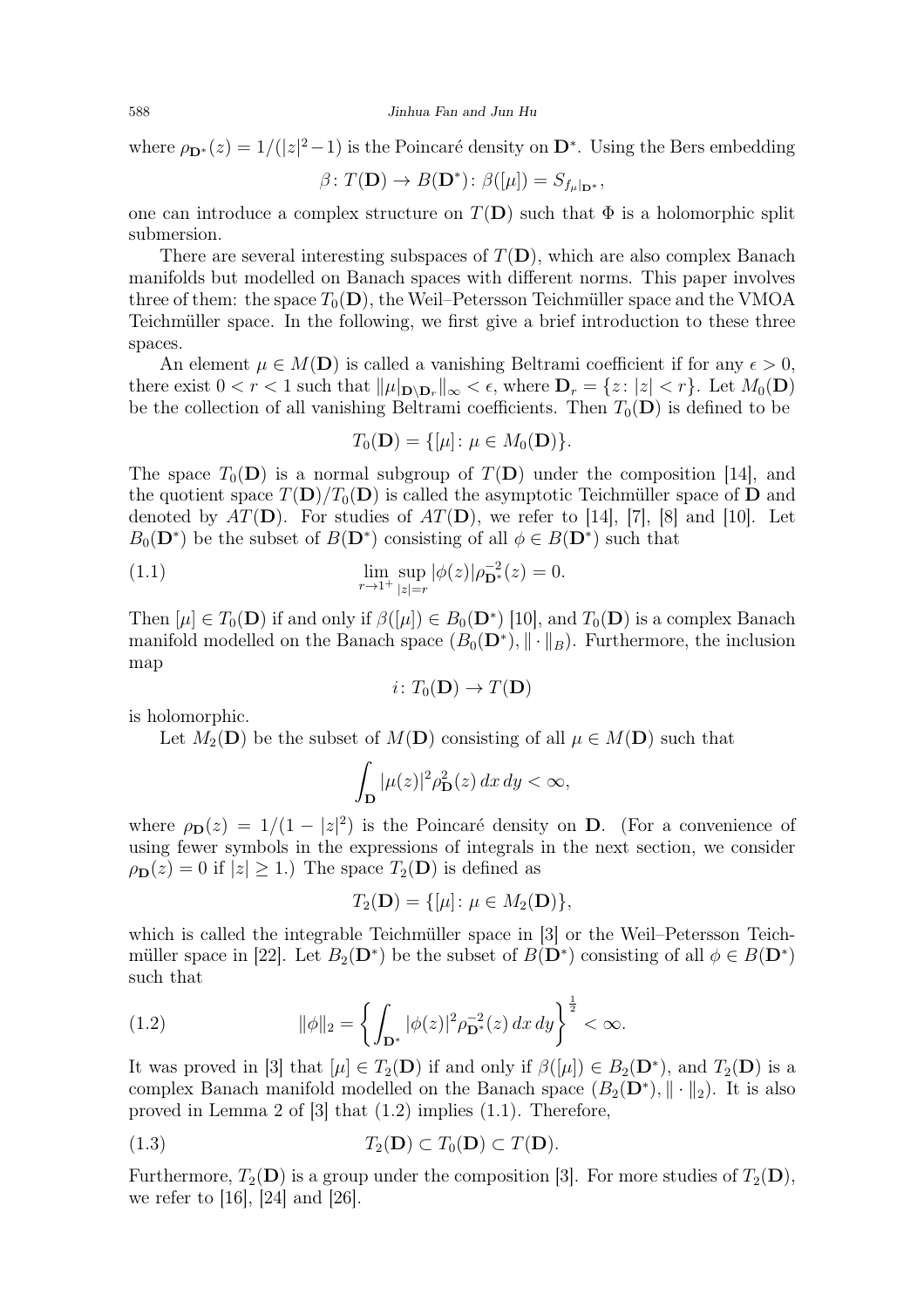Holomorphic contractibility and properties of the Weil–Petersson and VMOA Teichmüller spaces 589

A positive measure  $\lambda$  defined on a simply connected domain  $\Omega$  of  $\widehat{C}$  is called a Carleson measure if

$$
\|\lambda\|_{c}^{2} = \sup_{z,r} \left\{ \frac{\lambda(\Omega \cap U(z,r))}{r} : z \in \partial \Omega, \ 0 < r < \text{diameter}(\Omega) \right\} < \infty,
$$

where  $U(z, r) = \{w : |w - z| < r\}$ . A Carleson measure  $\lambda$  is said to be vanishing if

$$
\lim_{r \to 0} \frac{\lambda(\Omega \cap U(z, r))}{r} = 0
$$

uniformly on  $z \in \partial \Omega$ . We denote by  $CM_0(\Omega)$  the set of all vanishing Carleson measures on  $\Omega$ . Let  $M_n(\mathbf{D})$  be the subset of  $M(\mathbf{D})$  consisting of all  $\mu \in M(\mathbf{D})$  such that  $|\mu(z)|^2 \rho_{\mathbf{D}}(z) \in CM_0(\mathbf{D})$ . Then the VMOA Teichmüller space  $T_v(\mathbf{D})$  is defined by

$$
T_v(\mathbf{D}) = \{ [\mu] \colon \mu \in M_v(\mathbf{D}) \}.
$$

Let  $B_v(\mathbf{D}^*)$  be the subset of  $B(\mathbf{D}^*)$  consisting of all  $\phi \in B(\mathbf{D}^*)$  such that

(1.4) 
$$
|\phi(z)|^2 \rho_{\mathbf{D}^*}^{-3}(z) \in CM_0(\mathbf{D}^*),
$$

which is a Banach space under the norm

$$
\|\phi\|_{v} = \||\phi|^2 \rho_{\mathbf{D}^*}^{-3}\|_{c}.
$$

It was proved in [23] that  $[\mu] \in T_v(\mathbf{D})$  if and only if  $\beta([\mu]) \in B_v(\mathbf{D}^*)$ , and  $T_v(\mathbf{D})$  is a Banach complex manifold modelled on  $(B_v(\mathbf{D}^*), \|\cdot\|_v)$ .

The proof of Lemma 2 in  $[3]$  can be modified to show that  $(1.4)$  implies  $(1.1)$ [23]. Therefore,

(1.5) 
$$
T_v(\mathbf{D}) \subset T_0(\mathbf{D}) \subset T(\mathbf{D}).
$$

Furthermore,  $T_v(\mathbf{D})$  is also a group under the composition [23]. For more studies of  $T_v(\mathbf{D})$ , we refer to [1], [2] and [20].

Let 
$$
\mathcal{T}(\mathbf{D}^*) = \beta(T(\mathbf{D})), T_2(\mathbf{D}^*) = \beta(T_2(\mathbf{D}))
$$
 and  $\mathcal{T}_v(\mathbf{D}^*) = \beta(T_v(\mathbf{D})).$  Then

$$
\mathcal{T}(\mathbf{D}^*) \subset B(\mathbf{D}^*), \quad \mathcal{T}_2(\mathbf{D}^*) \subset B_2(\mathbf{D}^*) \quad \text{and} \quad \mathcal{T}_v(\mathbf{D}^*) \subset B_v(\mathbf{D}^*).
$$

Furthermore,

$$
\mathcal{T}_2(\mathbf{D}^*) \subset \mathcal{T}(\mathbf{D}^*) \quad \text{and} \quad \mathcal{T}_v(\mathbf{D}^*) \subset \mathcal{T}(\mathbf{D}^*).
$$

These subspaces of  $T(\mathbf{D})$  are introduced for different purposes:  $T_0(\mathbf{D})$  is used to define the asymptotic Teichmüller space of  $\mathbf{D}$ ;  $T_2(\mathbf{D})$  plays an important role in the study of the Weil–Petersson geometry of the universal Teichmüller space [16, 22, 26];  $T_v(\mathbf{D})$  has applications in harmonic analysis (see [1], [23] and references therein). In this paper, we study complex properties of  $T_2(D)$  and  $T_v(D)$ .

Note that  $T_2(D)$  (resp.  $T_v(D)$ ) and  $T(D)$  are complex Banach manifolds modelled on Banach spaces with different norms. In fact, the topology induced by  $\|\cdot\|_2$  (resp.  $\Vert \cdot \Vert_{v}$  on  $T_2(\mathbf{D})$  (resp.  $T_v(\mathbf{D})$ ) is stronger than the one induced by  $\Vert \cdot \Vert_B$  restricted on  $T_2(D)$  (resp.  $T_v(D)$ ) ([3], [23]). Therefore, it is not obvious that the inclusion map from  $\mathcal{T}_2(\mathbf{D}^*)$  (resp.  $\mathcal{T}_v(\mathbf{D}^*)$ ) to  $\mathcal{T}(\mathbf{D}^*)$  is holomorphic. In this paper, we first give a proof to the following folklore theorem.

Theorem 1. (Folklore Theorem) The inclusion maps

 $i_2\colon (\mathcal{T}_2(\mathbf{D}^*), \|\cdot\|_2) \to (\mathcal{T}(\mathbf{D}^*), \|\cdot\|_B)$ 

and

$$
i_v\colon (\mathcal{T}_v(\mathbf{D}^*), \|\cdot\|_v) \to (\mathcal{T}(\mathbf{D}^*), \|\cdot\|_B)
$$

are holomorphic.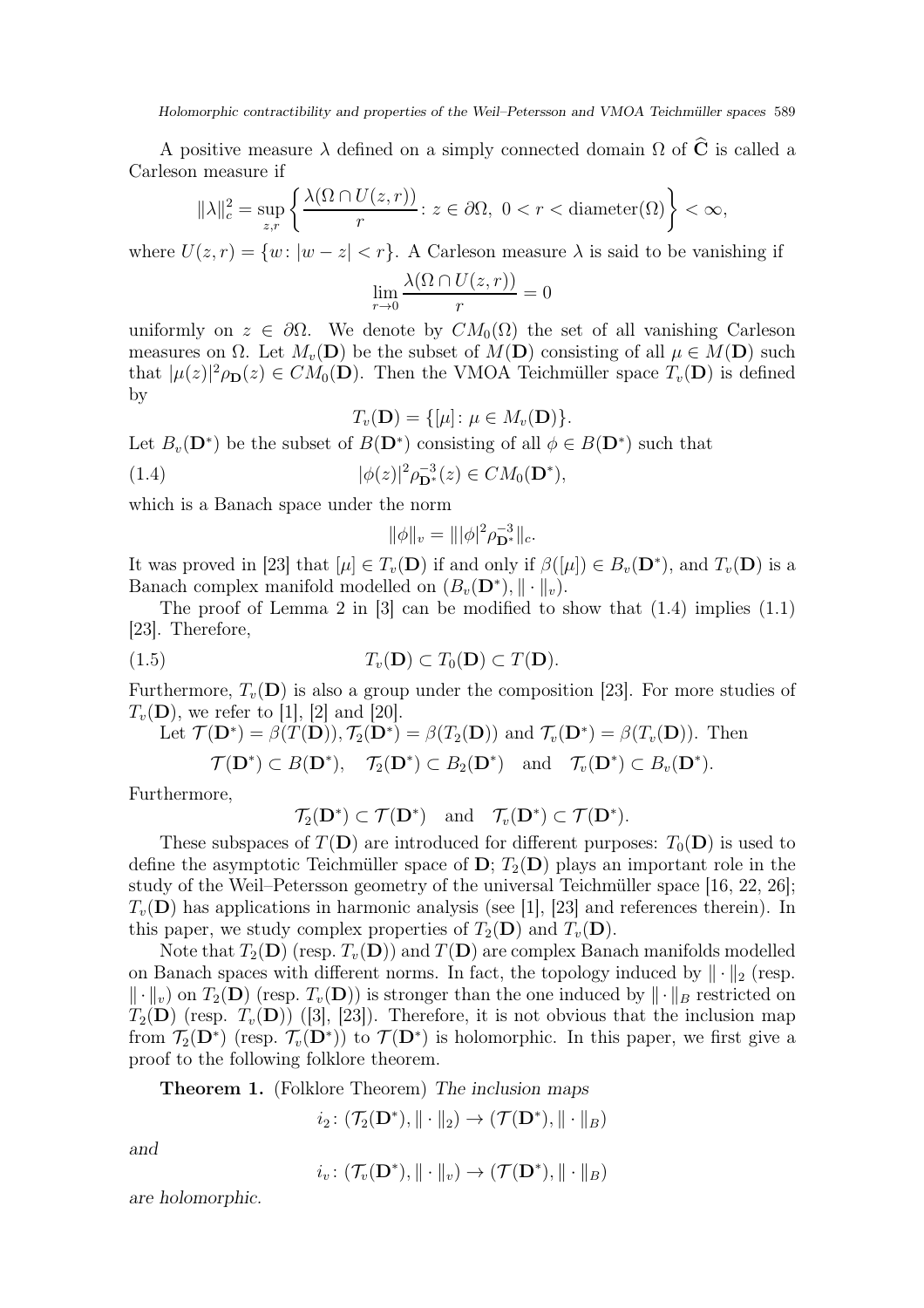A complex manifold X is said to be *holomorphic contractible* to a point  $x_0 \in X$ if there is a continuous map

$$
F \colon [0,1] \times X \to X
$$

such that for each  $x \in X$ ,  $F(0, x) = x$  and  $F(1, x) = x_0$ , and for each  $t \in [0, 1]$ , the map  $x \mapsto F(t, x)$  is holomorphic from X to itself and fixes the point  $x_0$ . Such a map F is called a *holomorphic contraction* of X to  $x_0$ .

It was shown respectively in [5], [3] and [27] that Teichmüller spaces, the spaces  $\mathcal{T}_2(D)$  and  $\mathcal{T}_v(D)$  are contractible. Since Teichmüller spaces are complex Banach manifolds, an interesting question is to ask whether or not their images under the Bers embedding  $\beta$  are holomorphically contractible. It is still an open question whether or not  $\mathcal{T}(\mathbf{D}^*)$  is holomorphically contractible, but Earle proved in [6] that  $\mathcal{T}_0(\mathbf{D}^*)$  is holomorphically contracted to the base point. The main result of this paper is to show that  $\mathcal{T}_2(\mathbf{D}^*)$  and  $\mathcal{T}_v(\mathbf{D}^*)$  are also holomorphically contracted to the base point.

**Theorem 2.** (Main Theorem) Both  $\mathcal{T}_2(\mathbf{D}^*)$  and  $\mathcal{T}_v(\mathbf{D}^*)$  are holomorphically contracted to the base point  $\beta([0])$ .

The Kobayashi pseudo metric is defined on any complex Banach manifold, and hence on any Teichmüller space. Then one likes to study whether or not the Kobayashi pseudo metric and the Teichmüller metric coincide with each other on a Teichmüller space. This is proved to be true by Royden on finite-dimensional Teichmüller spaces [21] and by Gardiner on infinite-dimensional Teichmüller spaces [12]. A unified proof of the coincidence of the two metrics on all Teichmüller spaces is given in [9]. The same problem is studied on the space  $T_0(\mathbf{D})$ . It is proved in [8] that the Teichmüller metric and the Kobayashi metric are equal on  $T_0(\mathbf{D})$ , see [15] for a direct proof. The coincidence of the Kobayashi metric and the Teichmüller metric on  $T_2(D)$  is given as Theorem 1.1 in [28]. In this paper, we show that this property also holds on  $T_v(\mathbf{D})$ .

Theorem 3. The Kobayashi metric coincides with the Teichmüller metric on  $T_v(\mathbf{D})$ .

By an invariant metric  $d_X$  on a complex Banach manifold X we mean a pseudo metric that satisfies

$$
d_{\mathbf{D}}(f(x_1), f(x_2)) \le d_X(x_1, x_2)
$$
 and  $d_X(g(z_1), g(z_2)) \le d_{\mathbf{D}}(z_1, z_2)$ 

for any holomorphic functions  $f: X \to \mathbf{D}$  and  $g: \mathbf{D} \to X$  and two points  $x_1, x_2 \in X$ or  $z_1, z_2 \in \mathbf{D}$ . It is proved in [18] that any invariant metric on any asymptotic Teichmüller space is a complete metric. As an application of our Theorems 1 and 3, we obtain the following property.

**Corollary 1.** Any invariant metric on  $T_2(D)$  or  $T_v(D)$  is not complete.

The Kobayashi metric is an invariant metric. Theorem 1.1 of [28], our Theorem 3 and the previous corollary imply the following corollary.

**Corollary 2.** Both  $T_2(D)$  and  $T_v(D)$  are not closed in  $T(D)$  under the Teichmüller metric.

Note that  $T_0(D)$  is complete and closed in  $T(D)$  under the Teichmüller metric and any invariant metric on  $T_0(\mathbf{D})$  is complete.

The paper is organized as follows. We prove Theorems 1 and 2 in Section 2 and Theorem 3 and Corollary 1 in Section 3.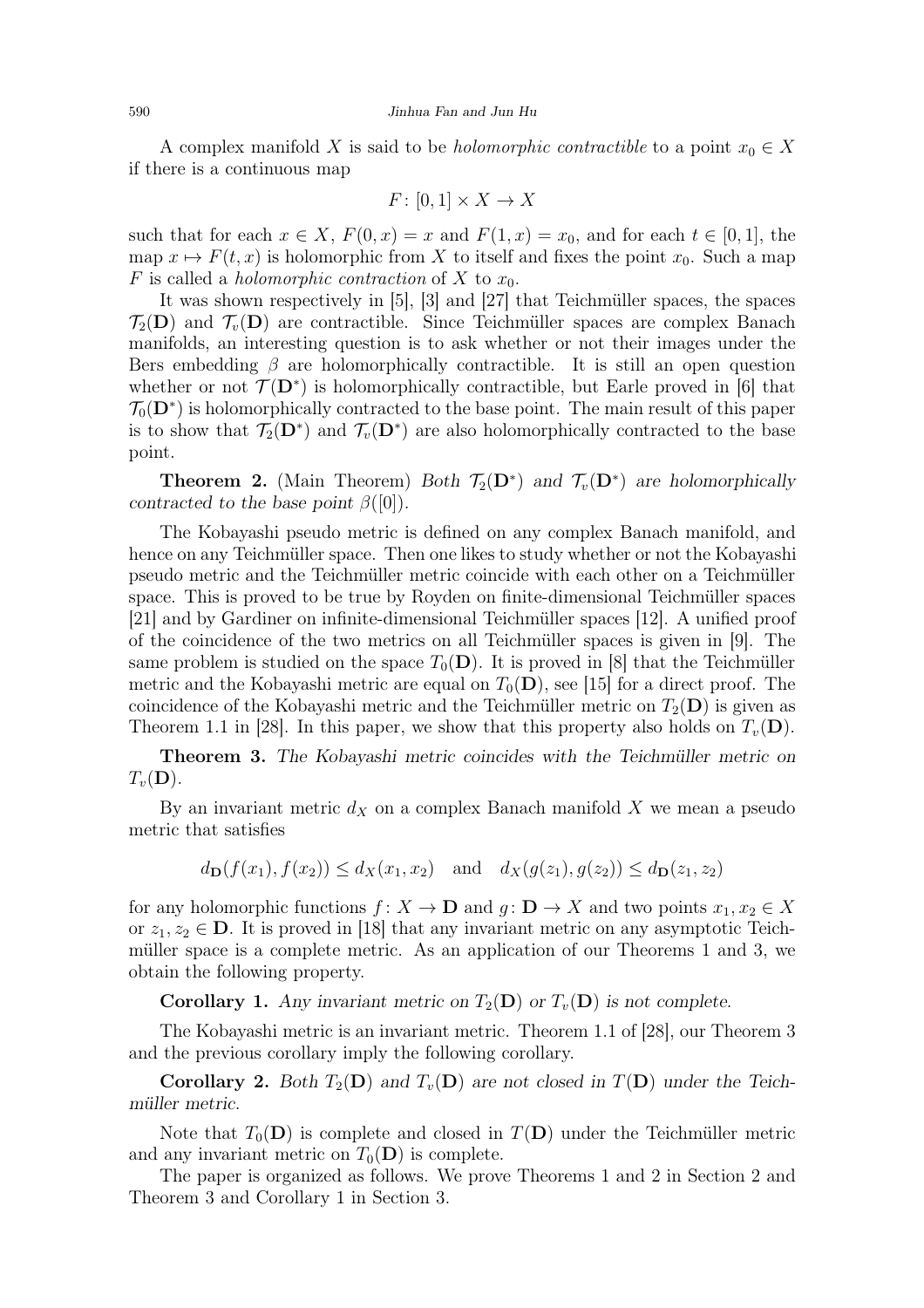Acknowledgement. Both authors wish to thank the referees for their comments, suggestions and corrections of typos.

## 2. Proofs of Theorems 1 and 2

Let  $X$  and  $Y$  be two complex Banach spaces, and  $U$  be a non-empty open subset in X. A mapping  $f: U \to Y$  is said to be holomorphic if f is locally bounded and the complex Gateaux derivative  $d_u f(x)$  defined by

$$
d_u f(x) = \lim_{t \to 0} \frac{f(u + tx) - f(u)}{t}
$$

exists for each  $(u, x) \in (U, X)$ . There are various equivalent definitions of holomorphy  $(19, 24)$ . In this paper, we use the following characterization of holomorphy  $(19, 19)$ [23]): a continuous map  $f: U \to Y$  is holomorphic if for each  $(u, x) \in (U, X)$  and each element  $y^*$  from a total subset  $Y_0^*$  of the dual space  $Y^*$ ,  $y^*(f(u + tx))$  is a holomorphic function in a neighborhood of zero in the complex plane. Here a subset  $Y_0^*$  of  $Y^*$  is total if  $y^*(y) = 0$  for all  $y^* \in Y_0^*$  implies  $y = 0$ .

In order to prove Theorem 1, we need the following two known results.

**Lemma 1.** [3] There exists a constant  $C > 0$  such that

$$
\|\phi\|_B \le C \|\phi\|_2.
$$

**Lemma 2.** [23] There exists a constant  $C > 0$  such that

$$
\|\phi\|_B \le C \|\phi\|_v.
$$

Proof of Theorem 1. By Lemma 1, we know that  $i_2$  is continuous. For each  $z \in \mathbf{D}^*$  and  $\phi \in B(\mathbf{D}^*)$ , we define  $l_z(\phi) = \phi(z)$ . Then  $|\phi(z)| \leq ||\phi||_B(|z|^2 - 1)^{-2}$ , which implies  $||l_z|| \leq (|z|^2 - 1)^{-2}$ . Thus  $l_z \in B^*(\mathbf{D}^*)$ . Set  $A = \{l_z : z \in \mathbf{D}^*\},$ it is obviously A is a total subset of the dual space  $B^*(D^*)$ . Now for each pair  $(\phi, \varphi) \in (\mathcal{T}_2(\mathbf{D}^*), B_2(\mathbf{D}^*))$  and any t on the complex plane with |t| small, it follows from Lemma 1 that  $i_2(\phi + t\varphi) \in B(\mathbf{D}^*)$ . Then for each fixed  $z \in \mathbf{D}^*$ , we obtain that  $l_z(i_2(\phi+t\varphi))=\phi(z)+t\varphi(z)$  is a holomorphic function of t. Using the characterization of holomorphy, we conclude that the inclusion map  $i_2$  is holomorphic. Using Lemma 2 and a similar argument, we can see that  $i_v$  is also holomorphic.  $\Box$ 

Before giving a proof of Theorem 2, let us recall some results and notation in [6]. In order to use some notation introduced in [6], we replace the four spaces  $B(D^*)$ ,  $B_0(\mathbf{D}^*)$ ,  $B_2(\mathbf{D}^*)$  and  $B_v(\mathbf{D}^*)$  by their counterparts defined on **D**. Let  $A(z) = \frac{1}{z}$  and  $B(D)$  be the collection of holomorphic functions  $\varphi$  on D with

$$
\|\varphi\|_B = \sup_{z \in \mathbf{D}} |\varphi(z)| \rho_{\mathbf{D}}^{-2}(z) < \infty.
$$

Then an isometric isomorphism  $A^*$  from  $B(\mathbf{D}^*)$  to  $B(\mathbf{D})$  is defined by

$$
A^*(\phi) = (\phi \circ A)(A')^2,
$$

where  $\phi \in B(\mathbf{D}^*)$ .

Let  $B_0(\mathbf{D})$ ,  $B_2(\mathbf{D})$  and  $B_v(\mathbf{D})$  be the subsets of  $B(\mathbf{D})$  consisting of all  $\varphi \in B(\mathbf{D})$ such that

$$
\lim_{r \to 1^{-}} \sup_{|z|=r} |\varphi(z)| \rho_{\mathbf{D}}^{-2}(z) = 0, \quad \int_{\mathbf{D}} |\varphi(z)|^{2} \rho_{\mathbf{D}}^{-2}(z) dx dy < \infty
$$

and

$$
|\varphi(z)|^2 \rho_{\mathbf{D}}^{-3}(z) \in CM_0(\mathbf{D}),
$$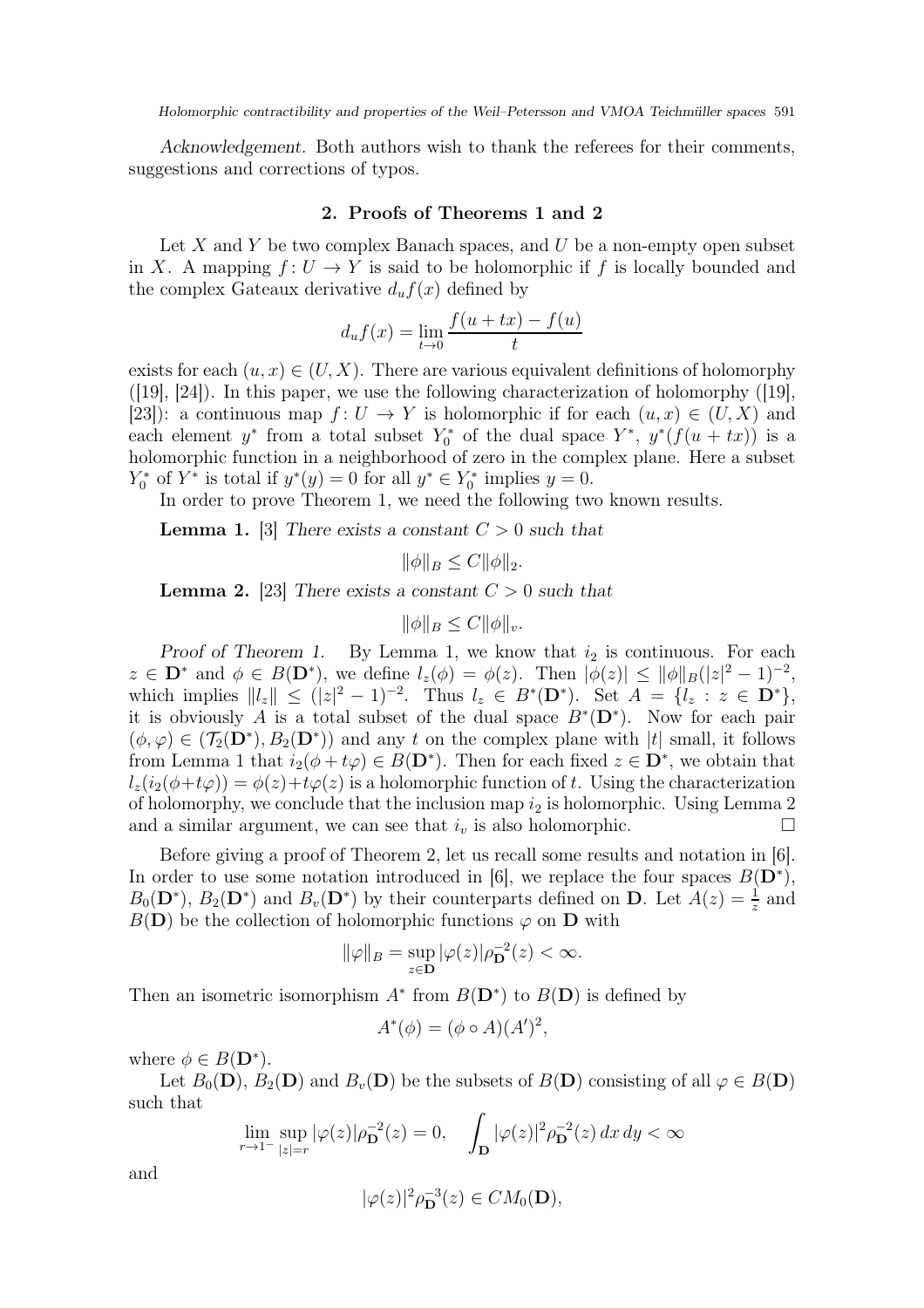respectively. Then  $A^*(B_0(D^*)) = B_0(D)$ ,  $A^*(B_2(D^*)) = B_2(D)$  and  $A^*(B_v(D^*)) =$  $B_v(\mathbf{D})$ . We denote by  $\mathcal{T}_0(\mathbf{D})$ ,  $\mathcal{T}_2(\mathbf{D})$  and  $\mathcal{T}_v(\mathbf{D})$  the images under  $A^*$  of  $\mathcal{T}_0(\mathbf{D}^*)$ ,  $\mathcal{T}_2(\mathbf{D}^*)$  and  $\mathcal{T}_v(\mathbf{D}^*)$  respectively. Then  $\mathcal{T}_2(\mathbf{D}) = \mathcal{T}_0(\mathbf{D}) \cap B_2(\mathbf{D})$  and  $\mathcal{T}_v(\mathbf{D}) = \mathcal{T}_0(\mathbf{D}) \cap B_2(\mathbf{D})$  $B_v(\mathbf{D})$ . In order to conclude Theorem 2, it suffices to prove that  $\mathcal{T}_2(\mathbf{D})$  and  $\mathcal{T}_v(\mathbf{D})$ are holomorphically contractible. In the remaining part of this section, the following theorem of Earle in [6] is employed to prove our Theorem 2.

**Theorem A.** [6] Given a point  $\tau$  in the closed unit disk  $\overline{D}$  and  $\varphi \in \mathcal{T}_0(D)$ , let  $g_{\tau}(z) = \tau z$  and  $g_{\tau}^*(\varphi) = (\varphi \circ g_{\tau})(g_{\tau}')^2$ . Then

$$
G\colon\overline{\mathbf{D}}\times\mathcal{T}_0(\mathbf{D})\longrightarrow\mathcal{T}_0(\mathbf{D})\colon(\tau,\varphi)\longmapsto g^*_\tau(\varphi)
$$

is a continuous map. Furthermore, for each fixed  $\tau \in \overline{D}$  the map  $\varphi \mapsto G(\tau, \varphi)$  is a holomorphic map from  $\mathcal{T}_0(\mathbf{D})$  to itself.

Proof of Theorem 2. Let  $G(\tau,\varphi)$  be the map defined in Theorem A. If  $G(\tau,\varphi)$ is continuous and maps holomorphically  $\mathcal{T}_2(\mathbf{D})$  to itself for any  $\tau \in [0,1]$ , then the map  $F(t, \varphi) = G(1-t, \varphi) : [0, 1] \times T_2(\mathbf{D}) \to T_2(\mathbf{D})$  contracts  $T_2(\mathbf{D})$  holomorphically to the base point of  $\mathcal{T}_2(D)$ .

In the following, by three steps, we will prove  $G(\tau,\varphi)$  is continuous and maps holomorphically  $\mathcal{T}_2(\mathbf{D})$  to itself for any  $\tau \in [0,1]$ .

Step 1. We prove that  $G(\tau,\varphi) = (\varphi \circ g_{\tau})(g_{\tau}')^2$  maps  $\mathcal{T}_2(\mathbf{D})$  into itself for each  $\tau \in [0, 1]$ . By Theorem A and  $\mathcal{T}_2(D) = \mathcal{T}_0(D) \cap B_2(D)$ , we only need to prove  $||G(\tau, \varphi)||_2 < \infty$  for any  $(\tau, \varphi) \in [0, 1] \times T_2(\mathbf{D})$ . Let  $(\tau, \varphi) \in [0, 1] \times T_2(\mathbf{D})$  and denote by  $\mathbf{D}_{\tau} = \{z : |z| < \tau\}$ . Then

$$
||G(\tau,\varphi)||_2^2 = \int_{\mathbf{D}} |G(\tau,\varphi)|^2 \rho_{\mathbf{D}}^{-2}(z) dx dy = \int_{\mathbf{D}} \tau^4 |\varphi(\tau z)|^2 \rho_{\mathbf{D}}^{-2}(z) dx dy
$$
  
(2.1)  

$$
\leq \tau^2 \int_{\mathbf{D}} \tau^2 |\varphi(\tau z)|^2 \rho_{\mathbf{D}}^{-2}(\tau z) dx dy = \tau^2 \int_{\mathbf{D}_{\tau}} |\varphi(z)|^2 \rho_{\mathbf{D}}^{-2}(z) dx dy
$$
  

$$
\leq \tau^2 \int_{\mathbf{D}} |\varphi(z)|^2 \rho_{\mathbf{D}}^{-2}(z) dx dy = \tau^2 ||\varphi||_2^2 < \infty,
$$

which implies  $G(\tau, \varphi) \in \mathcal{T}_2(\mathbf{D})$ .

Step 2. We prove that  $G: [0,1] \times \mathcal{T}_2(D) \to \mathcal{T}_2(D)$  is continuous. We first show  $G(\tau,\varphi)$  is continuous on the variable  $\varphi \in \mathcal{T}_2(\mathbf{D})$  for each fixed  $\tau \in [0,1]$  and then show  $G(\tau, \varphi)$  is continuous on the variable  $\tau \in [0, 1]$  for each fixed  $\varphi \in \mathcal{T}_2(\mathbf{D})$ .

Let  $\tau \in [0,1]$  and  $\varphi, \psi \in \mathcal{T}_2(\mathbf{D})$ . Using a similar process of steps in (2.1), we obtain

$$
||G(\tau,\varphi) - G(\tau,\psi)||_2 \leq \tau ||\varphi - \psi||_2.
$$

Hence  $G(\tau, \varphi)$  is continuous at any point  $\varphi \in \mathcal{T}_2(\mathbf{D})$  for each fixed  $\tau \in [0, 1]$ .

Now we prove that  $G(\tau,\varphi)$  is continuous on the variable  $\tau \in [0,1]$  for each fixed  $\varphi \in \mathcal{T}_v(\mathbf{D})$ . We divide the proof into two cases.

Case 1: We assume that a sequence  $\{\tau_n\}_{n=1}^{\infty}$  of points in [0, 1] converges to a point  $\tau \in [0, 1)$ . Then for any sufficiently large n and all  $z \in \mathbf{D}$ ,  $\tau_n z$  and  $\tau z$  are contained in a compact subset of D and hence

$$
\lim_{n \to \infty} \sup_{z \in \mathbf{D}} \left| \tau_n^4 \varphi^2(\tau_n z) - \tau^4 \varphi^2(\tau z) \right| = 0.
$$

Thus,

$$
||G(\tau_n, \varphi) - G(\tau, \varphi)||_2^2 \le \left(\sup_{z \in \mathbf{D}} \left|\tau_n^4 \varphi^2(\tau_n z) - \tau^4 \varphi^2(\tau z)\right|\right) \int_{\mathbf{D}} \rho_{\mathbf{D}}^{-2}(z) \, dx \, dy \to 0
$$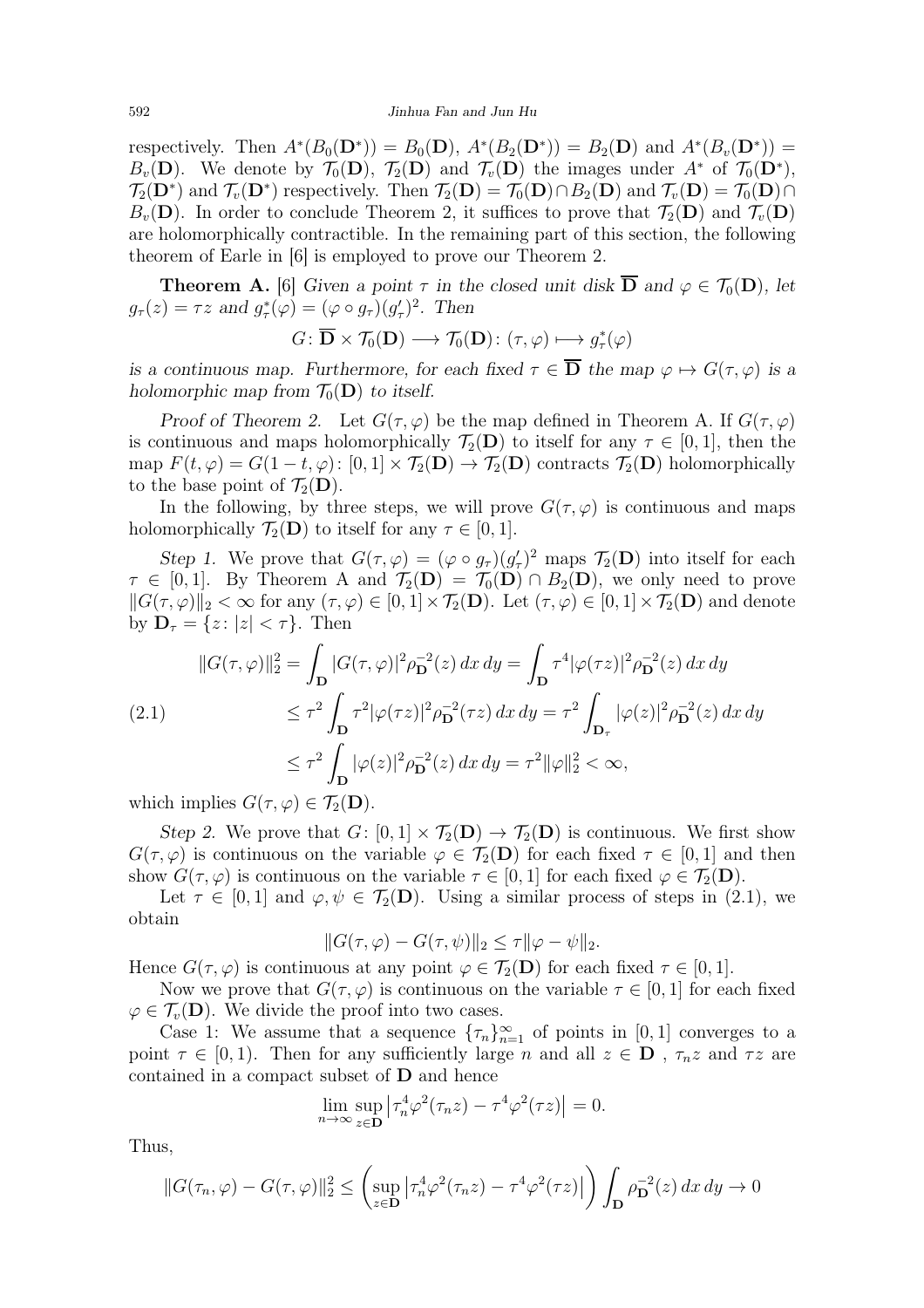as  $n \to \infty$ . This means that  $G(\cdot, \varphi)$  is continuous at any point  $\tau \in [0, 1)$  for each fixed  $\varphi \in \mathcal{T}_2(\mathbf{D})$ .

Case 2: Assume that a sequence  $\{\tau_n\}_{n=1}^{\infty}$  of points in [0, 1] converges to 1. Denote by  $D_{r,1} = \{z : r < |z| < 1\}$ . Since  $\varphi \in \mathcal{T}_2(\mathbf{D})$ , it follows that for any  $\epsilon > 0$ , there exists  $r \in (0, 1)$  such that

$$
\int_{\mathbf{D}_{r,1}} |\varphi(z)|^2 \rho_{\mathbf{D}}^{-2}(z) dx dy < \epsilon.
$$

Let  $r' \in (r, 1)$ . Since  $\tau_n$  converges to 1, there exists  $N \in \mathbb{N}$  such that  $\tau_n z \in \mathbb{D}_{r,1}$  for any  $n > N$  and any  $z \in \mathbf{D}_{r',1}$ . Using a similar process of steps in (2.1), we obtain if  $n > N$ , then

$$
\int_{\mathbf{D}_{r',1}} |G(\tau_n, \varphi) - \varphi|^2 \rho_{\mathbf{D}}^{-2}(z) \, dx \, dy \le \int_{\mathbf{D}_{r',1}} 2 \left( |G(\tau_n, \varphi)|^2 + |\varphi(z)|^2 \right) \rho_{\mathbf{D}}^{-2}(z) \, dx \, dy
$$
  

$$
\le 4 \int_{\mathbf{D}_{r,1}} |\varphi(z)|^2 \rho_{\mathbf{D}}^{-2}(z) \, dx \, dy < 4\epsilon.
$$

Using the same argument in Case 1, we can show

$$
\lim_{n \to \infty} \int_{\mathbf{D}_{r'}} |G(\tau_n, \varphi) - \varphi|^2 \rho_{\mathbf{D}}^{-2}(z) \, dx \, dy = 0.
$$

Thus

$$
\lim_{n \to \infty} ||G(\tau_n, \varphi) - \varphi||_2 = 0,
$$

which means that  $G(\tau, \varphi)$  is continuous at  $\tau = 1$  for each fixed  $\varphi \in \mathcal{T}_2(\mathbf{D})$ .

Step 3. We prove that  $G(\tau, \cdot): \mathcal{T}_2(\mathbf{D}) \to B_2(\mathbf{D})$  is holomorphic for each fixed  $\tau \in [0,1]$ . Let  $z \in \mathbf{D}$  and  $\varphi \in B_2(\mathbf{D})$  and define  $l_z(\varphi) = \varphi(z)$ . From the proof of Theorem 1 and  $B_2(D) \subset B(D)$ , we know  $l_z \in B^*(D) \subset B_2^*(D)$ . Set  $A = \{l_z : z \in$  $\mathbf{D}^*\}$ , it is obviously A is a total subset of the dual space  $B_2^*(\mathbf{D})$ . Now let  $(\varphi, \psi) \in$  $(\mathcal{T}_2(\mathbf{D}), B_2(\mathbf{D}))$  and let t be a complex variable with small |t|. For each fixed  $z \in \mathbf{D}$ and  $\tau \in [0,1], l_z(G(\tau, \varphi + t\psi)) = \tau^2(\varphi(\tau z) + t\psi(\tau z))$  is a holomorphic function of t. Consequently,  $G(\tau, \cdot): \mathcal{T}_2(\mathbf{D}) \to B_2(\mathbf{D})$  is holomorphic for each fixed  $\tau \in [0, 1]$ .

In summary, the previous three steps imply that  $G(\tau, \varphi)$  is continuous on  $\tau \in [0, 1]$ and  $\varphi \in \mathcal{T}_2(\mathbf{D})$  and it maps  $\mathcal{T}_2(\mathbf{D})$  holomorphically to itself for each fixed  $\tau \in [0,1]$ .

The second half of the proof is to show that  $G(\tau,\varphi)$  is a continuous function defined on  $[0, 1] \times T_v(\mathbf{D})$  and it maps  $\mathcal{T}_v(\mathbf{D})$  holomorphically to itself for each fixed  $\tau \in [0, 1]$ . Then  $F(t, \varphi) = G(1 - t, \varphi) : [0, 1] \times \mathcal{T}_v(\mathbf{D}) \to \mathcal{T}_v(\mathbf{D})$  contracts  $\mathcal{T}_v(\mathbf{D})$ holomorphically to the base point of  $\mathcal{T}_v(D)$ . We divide the proof into the following four steps.

Step 1'. We prove that for each  $(\tau, \varphi) \in [0, 1] \times \mathcal{T}_v(\mathbf{D}), ||G(\tau, \varphi)||_v^2 \leq 2||\varphi||_v^2$ . Given a point  $w \in S^1$ , denote by

$$
U(w,r) = \{ z \in \mathbf{D} \colon |z - w| < r \} \quad \text{and} \quad \tau U(w,r) = \{ \tau z \colon z \in U(w,r) \}.
$$

We prove  $||G(\tau, \varphi)||_{v}^{2} \leq 2||\varphi||_{v}^{2}$  by considering the following two cases.

Case 1: We assume that  $r \in (0, 1]$ . Clearly, if  $z \in U(w, r)$ , then  $|z| \in [1 - r, 1]$ . Since  $\frac{\rho_{\mathbf{D}}^{-1}(z)}{e^{-1}(\tau z)}$  $\frac{\rho_{\mathbf{D}}(z)}{\rho_{\mathbf{D}}^{-1}(\tau z)}$  is a non-increasing function of |z| for each  $\tau \in [0,1]$ , we obtain

$$
\sup_{z \in U(w,r)} \frac{\rho_{\mathbf{D}}^{-3}(z)}{\rho_{\mathbf{D}}^{-3}(\tau z)} \le \sup_{z \in U(w,r)} \frac{\rho_{\mathbf{D}}^{-1}(z)}{\rho_{\mathbf{D}}^{-1}(\tau z)} \le \frac{1 - (1 - r)^2}{1 - \tau^2 (1 - r)^2}.
$$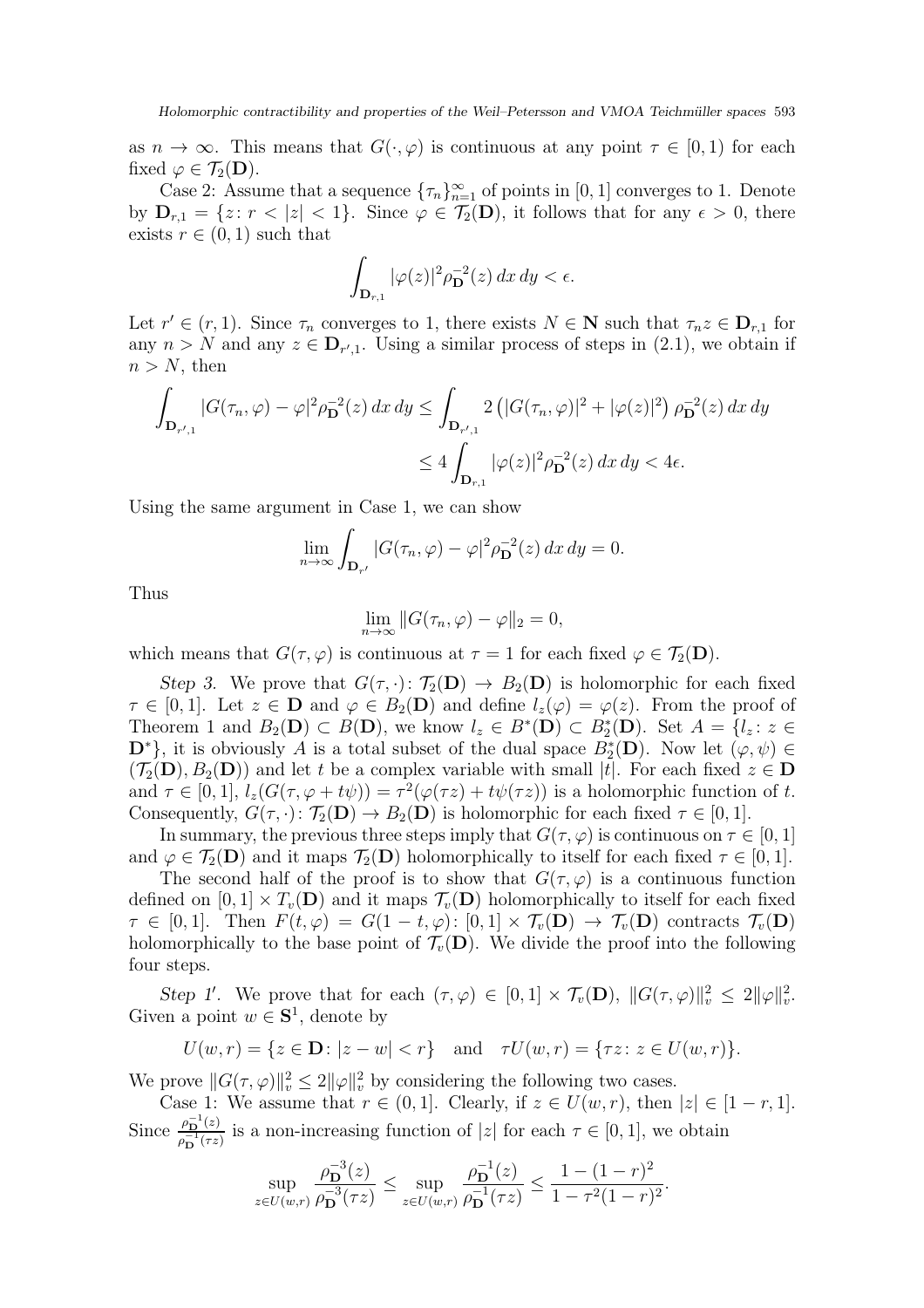Thus,

$$
\sup_{0\leq r\leq 1}\left\{\frac{1-\tau(1-r)}{r}\sup_{z\in U(w,r)}\frac{\rho_{\mathbf{D}}^{-3}(z)}{\rho_{\mathbf{D}}^{-3}(\tau z)}\right\}\leq \sup_{0\leq r\leq 1}\frac{2-r}{1+\tau(1-r)}<2.
$$

Using  $\tau U(w, r) \subset U(w, 1 - \tau(1 - r))$ , we obtain

$$
\sup_{w,r\leq 1} \frac{\int_{U(w,r)} |G(\tau,\varphi)|^2 \rho_{\mathbf{D}}^{-3}(z) dx dy}{r}
$$
\n  
\n
$$
= \sup_{w,r\leq 1} \frac{\int_{U(w,r)} \tau^4 |\varphi(\tau z)|^2 \rho_{\mathbf{D}}^{-3}(z) dx dy}{r}
$$
\n  
\n
$$
\leq \sup_{w,r\leq 1} \left\{ \frac{\int_{U(w,r)} \tau^2 |\varphi(\tau z)|^2 \rho_{\mathbf{D}}^{-3}(\tau z) dx dy}{r} \cdot \sup_{z\in U(w,r)} \frac{\rho_{\mathbf{D}}^{-3}(z)}{\rho_{\mathbf{D}}^{-3}(\tau z)} \right\}
$$
\n  
\n
$$
\leq \sup_{w,r\leq 1} \left\{ \frac{\int_{U(w,1-\tau(1-r))} |\varphi(z)|^2 \rho_{\mathbf{D}}^{-3}(z) dx dy}{1-\tau(1-r)} \cdot \frac{1-\tau(1-r)}{r} \sup_{z\in U(w,r)} \frac{\rho_{\mathbf{D}}^{-3}(z)}{\rho_{\mathbf{D}}^{-3}(\tau z)} \right\}
$$
\n  
\n
$$
\leq \sup_{w,r\leq 1} \frac{\int_{U(w,1-\tau(1-r))} |\varphi(z)|^2 \rho_{\mathbf{D}}^{-3}(z) dx dy}{1-\tau(1-r)} \cdot \sup_{r\leq 1} \left\{ \frac{1-\tau(1-r)}{r} \sup_{z\in U(w,r)} \frac{\rho_{\mathbf{D}}^{-3}(z)}{\rho_{\mathbf{D}}^{-3}(\tau z)} \right\}
$$
\n  
\n
$$
\leq 2||\varphi||_v^2.
$$

Case 2: We assume that  $r \in (1, 2]$ . Using  $\tau U(w, r) \subset U(w, r)$ , we obtain

$$
\sup_{w,r\in(1,2]} \frac{\int_{U(w,r)} |G(\tau,\varphi)|^2 \rho_{\mathbf{D}}^{-3}(z) dx dy}{r} = \sup_{w,r\in(1,2]} \frac{\int_{U(w,r)} \tau^4 |\varphi(\tau z)|^2 \rho_{\mathbf{D}}^{-3}(z) dx dy}{r}
$$
  

$$
\leq \sup_{w,r\in(1,2]} \frac{\int_{U(w,r)} \tau^2 |\varphi(\tau z)|^2 \rho_{\mathbf{D}}^{-3}(\tau z) dx dy}{r}
$$
  

$$
= \sup_{w,r\in(1,2]} \frac{\int_{\tau U(w,r)} |\varphi(z)|^2 \rho_{\mathbf{D}}^{-3}(z) dx dy}{r}
$$
  

$$
\leq \sup_{w,r\in(1,2]} \frac{\int_{U(w,r)} |\varphi(z)|^2 \rho_{\mathbf{D}}^{-3}(z) dx dy}{r} \leq ||\varphi||_v^2.
$$

Combining the above two cases, we conclude that  $||G(\tau,\varphi)||_v^2 \leq 2||\varphi||_v^2$  at each point  $(\tau, \varphi) \in [0, 1] \times \mathcal{T}_v(\mathbf{D}).$ 

Step 2'. We prove that  $G(\tau, \cdot)$  maps  $\mathcal{T}_v(\mathbf{D})$  to itself for each fixed  $\tau \in [0, 1]$ . When  $\tau = 1$ ,  $G(\tau, \cdot)$  is the identity map and hence it maps  $\mathcal{T}_{\nu}(\mathbf{D})$  to itself. In the following, we assume  $\tau \in [0, 1)$ .

From Step 1',  $G(\tau,\varphi)$  is a Carleson measure on **D** for any  $(\tau,\varphi) \in [0,1] \times$  $\mathcal{T}_{v}(\mathbf{D})$ . By Theorem A, in order to prove  $G(\tau,\varphi)$  maps  $\mathcal{T}_{v}(\mathbf{D})$  to itself for any  $\tau \in$  $[0, 1)$ , we only need to show that  $G(\tau, \varphi) \in B_v(\mathbf{D})$  for any  $\varphi \in \mathcal{T}_v(\mathbf{D})$ . Since  $\tau \in$  $[0,1), \tau U(w,r) \subset \mathbf{D}_{\tau} = \{z : |z| < \tau\}$  for any  $w \in \mathbf{S}^1$  and any r. Denote by  $M =$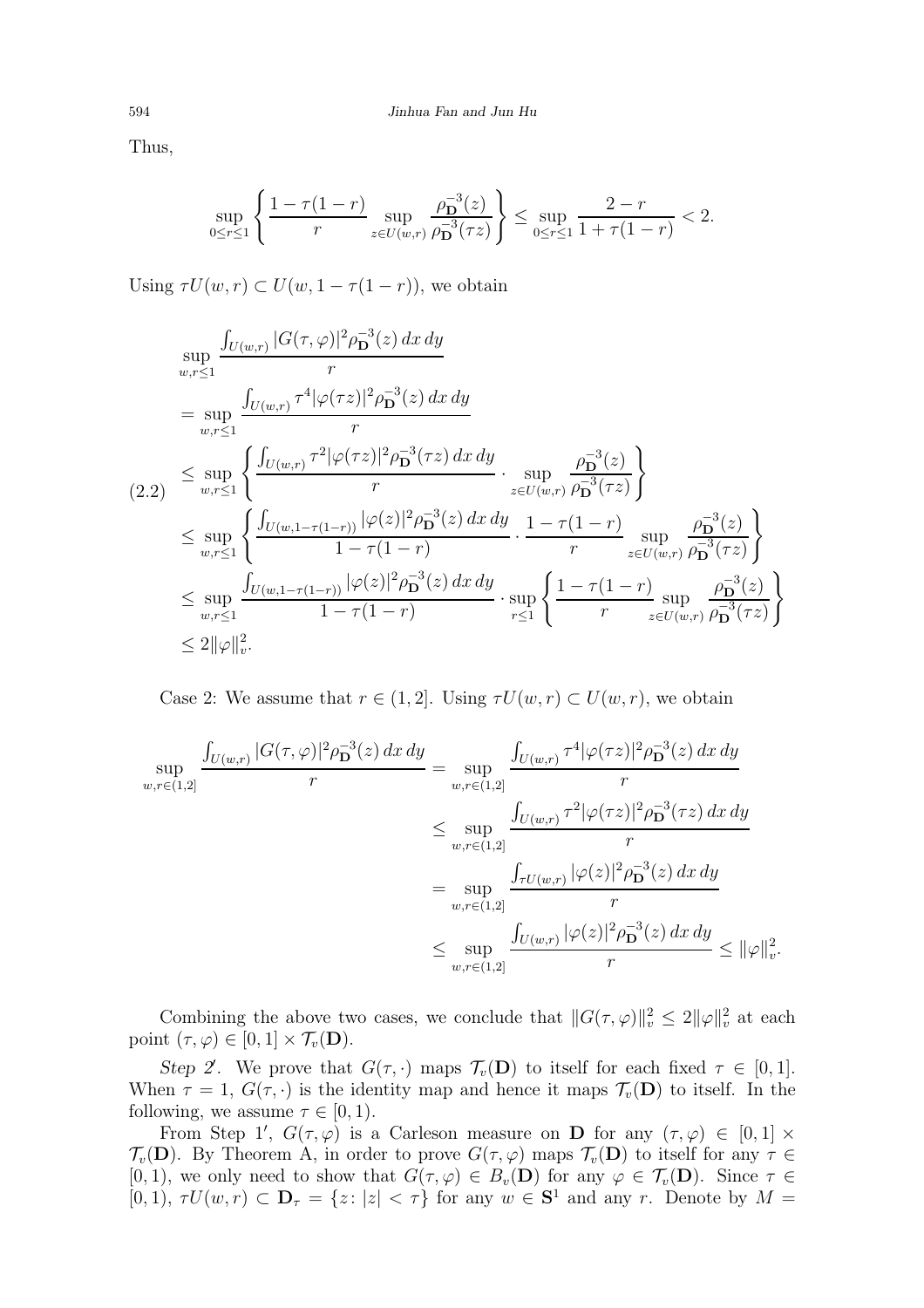$$
\sup_{w} \frac{1}{r} \int_{U(w,r)} |G(\tau,\varphi)|^2 \rho_{\mathbf{D}}^{-3}(z) dx dy = \sup_{w} \frac{1}{r} \int_{U(w,r)} \tau^4 |\varphi(\tau z)|^2 \rho_{\mathbf{D}}^{-3}(z) dx dy
$$
  

$$
\leq M \tau^4 \frac{1}{r} \int_{U(w,r)} \rho_{\mathbf{D}}^{-3}(z) dx dy
$$
  

$$
\leq M \tau^4 \frac{1}{r} \int_{0}^{2\pi} \int_{1-r}^{1} (1-t^2)^3 t dt \to 0
$$

as  $r \to 0$ . Hence  $G(\tau, \varphi) \in B_v(\mathbf{D})$ , which means that  $G(\tau, \varphi)$  maps  $\mathcal{T}_v(\mathbf{D})$  to itself for each  $\tau \in [0, 1)$ .

Step 3'. We prove that  $G: [0,1] \times \mathcal{T}_{v}(\mathbf{D}) \to \mathcal{T}_{v}(\mathbf{D})$  is continuous. Let  $\varphi, \psi \in$  $\mathcal{T}_{v}(\mathbf{D})$ . Using similar approaches in Step 1', we obtain

$$
||G(\tau,\varphi) - G(\tau,\psi)||_{v}^{2} \le 2||\varphi - \psi||_{v}^{2}.
$$

This inequality implies that  $G(\tau, \varphi)$  is continuous on the variable  $\varphi$  for each fixed for  $\tau \in [0,1].$ 

Now we prove that  $G(\tau, \varphi)$  is continuous on the variable  $\tau \in [0, 1]$  for each fixed  $\varphi \in \mathcal{T}_{v}(\mathbf{D})$ . We divide the proof into two cases.

Case 1: Assume that a sequence  ${\lbrace \tau_n \rbrace}_{n=1}^{\infty}$  of points in [0, 1] converges to a point  $\tau \in [0, 1)$ . Then for any sufficiently large n,  $\tau_n U(w, r)$  and  $\tau U(w, r)$  are contained in a compact subset of **D** for all  $w \in S^1$  and r, and hence

$$
\sup_{w,r} \sup_{z \in U(w,r)} |G(\tau_n, \varphi) - G(\tau, \varphi)|^2 \to 0 \text{ as } n \to \infty.
$$

Since  $\sup_{w,r}\frac{1}{r}$  $\frac{1}{r} \int_{U(w,r)} \rho_{\mathbf{D}}^{-3}(z) dx dy < \infty$ , it is easy to see that

$$
\sup_{w,r} \frac{1}{r} \int_{U(w,r)} |G(\tau_n, \varphi) - G(\tau, \varphi)|^2 \rho_{\mathbf{D}}^{-3}(z) dx dy \to 0 \text{ as } n \to \infty.
$$

This means that  $G(\tau, \varphi)$  is continuous at any point  $\tau \in [0, 1)$  for each fixed  $\varphi \in \mathcal{T}_{\nu}(\mathbf{D})$ .

Case 2: Assume that a sequence  ${\lbrace \tau_n \rbrace}_{n=1}^{\infty}$  of points in [0, 1] converges to 1. Let  $\varphi \in \mathcal{T}_v(\mathbf{D})$ . Given  $\epsilon > 0$ , we choose  $0 < r_1 < 1$  such that for any  $0 < r \leq r_1$ ,

(2.3) 
$$
\sup_{w \in \mathbf{S}^1} \frac{1}{r} \int_{U(w,r)} |\varphi(z)|^2 \rho_{\mathbf{D}}^{-3}(z) dx dy < \epsilon.
$$

Since  $\tau_n \to 1$ , we can choose  $0 < r_2 < r_1$  and  $N \in \mathbb{N}$  such that for any  $n > N$  and any  $0 < r \leq r_2$ ,

$$
1 - \tau_n(1 - r) < r_1.
$$

Using similar techniques in (2.2), we obtain that for any  $n > N$  and any  $0 < r \le r_2$ ,

(2.4) 
$$
\sup_{w \in \mathbf{S}^1} \frac{1}{r} \int_{U(w,r)} |G(\tau_n, \varphi)|^2 \rho_{\mathbf{D}}^{-3}(z) dx dy < 2\epsilon.
$$

Let  $r_0 = \min\{r_1, r_2\}$ . When  $0 < r \leq r_0$  and  $n > N$ , (2.3) and (2.4) together imply

(2.5) 
$$
\sup_{w \in \mathbf{S}^1} \frac{1}{r} \int_{U(w,r)} |G(\tau_n, \varphi) - \varphi(z)|^2 \rho_{\mathbf{D}}^{-3}(z) dx dy \n\leq \sup_{w \in \mathbf{S}^1} \frac{2}{r} \int_{U(w,r)} (|G(\tau_n, \varphi)|^2 + |\varphi(z)|^2) \rho_{\mathbf{D}}^{-3}(z) dx dy < 6\epsilon.
$$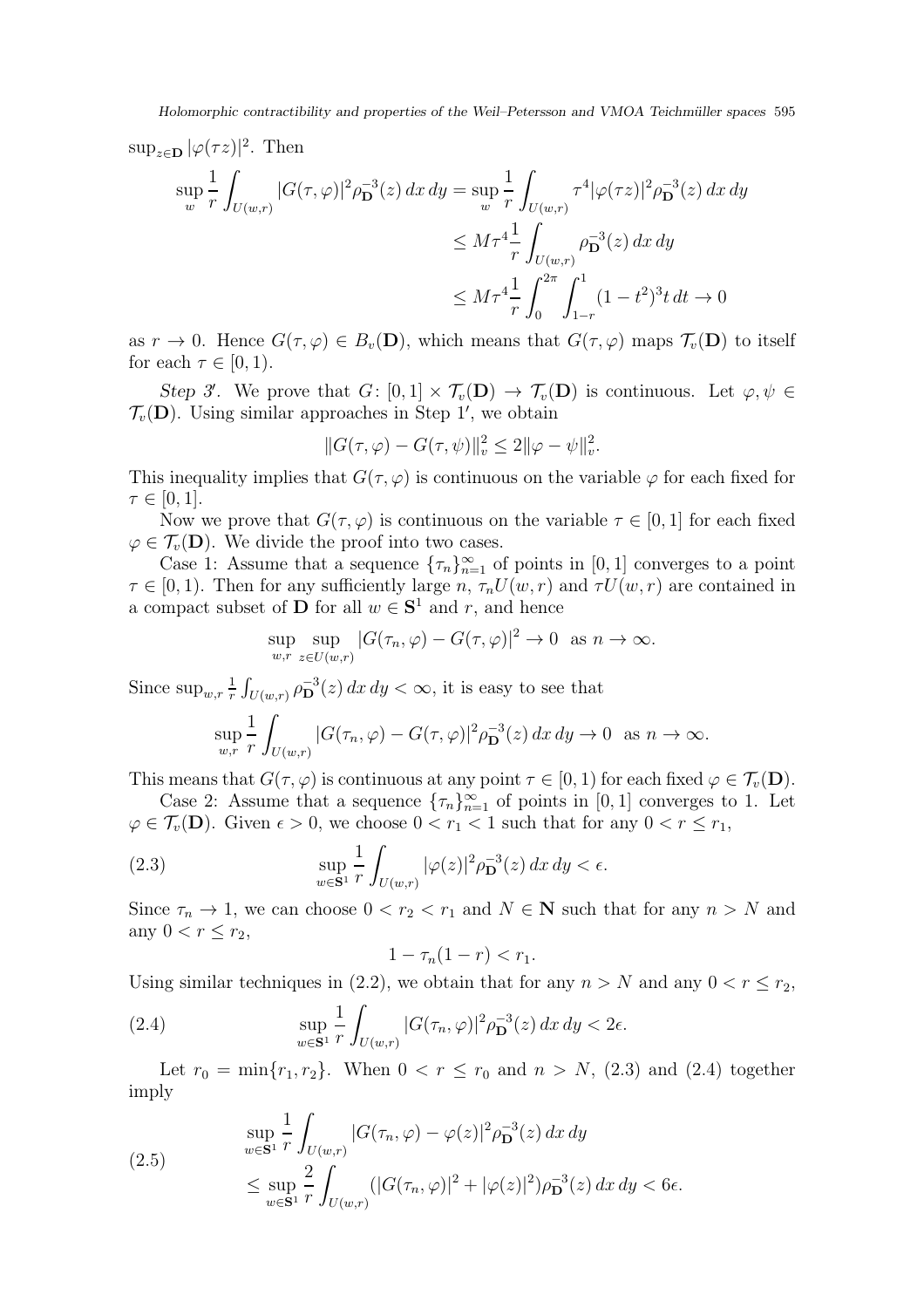Now we assume  $r > r_0$ . Given a point  $w \in \mathbf{S}^1$ , we denote by  $\widehat{w^*w^{**}}$  the piece of the boundary of  $U(w, r)$  on  $S^1$ , where  $w^*, w^{**}$  are the endpoints of  $\widehat{w^*w^{**}}$ . We choose  $w_1, w_2, \cdots, w_k$  on  $S^1$  satisfying that  $w_1 = w^*$ ,  $|w_i - w_{i+1}| = r_0$  for any  $1 \le i < i+1 \le k$ k, and  $w^{**} \in \overline{U}(w_k, r_0)$  but  $w^{**} \notin \overline{U}(w_i, r_0)$  for  $1 \leq i \leq k-1$ . It is obvious that

$$
k \le \left[\frac{2r}{r_0}\right] + 1,
$$

where  $\left[\frac{2r}{r_0}\right]$  $\frac{2r}{r_0}$  denotes the integer part of  $\frac{2r}{r_0}$ . Denote by  $w_{k+1} = w^{**}$  and  $V(w,r) =$  $U(w,r) \setminus \bigcup_{i=1}^{k+1} \overline{U(w_i,r_0)}$ . Then  $V(w,r)$  is contained in a compact set of **D** for all  $w \in S^1$  and  $r > r_0$ . Hence for the given  $\epsilon > 0$ , we can choose  $N' \in \mathbb{N}$  such that for any  $n > N'$ ,

(2.6) 
$$
\sup_{z \in V(w,r)} |G(\tau_n, \varphi) - \varphi(z)|^2 < \epsilon r_0.
$$

Using (2.5) and (2.6) and the construction of  $w_1, w_2, \dots, w_k$ , we obtain for any  $n >$  $\max\{N, N'\},\$ 

$$
\sup_{w \in \mathbf{S}^1} \frac{1}{r} \int_{U(w,r)} |G(\tau_n, \varphi) - \varphi(z)|^2 \rho_{\mathbf{D}}^{-3}(z) dx dy
$$
\n
$$
\leq \sup_{w \in \mathbf{S}^1} \frac{1}{r} \int_{V(w,r)} |G(\tau_n, \varphi) - \varphi(z)|^2 \rho_{\mathbf{D}}^{-3}(z) dx dy
$$
\n(2.7)\n
$$
+ \sup_{w \in \mathbf{S}^1} \frac{r_0}{r} \sum_{i=1}^{k+1} \frac{1}{r_0} \int_{U(w_i, r_0)} |G(\tau_n, \varphi) - \varphi(z)|^2 \rho_{\mathbf{D}}^{-3}(z) dx dy
$$
\n
$$
\leq \epsilon \frac{r_0}{r} \int_{\mathbf{D}} \rho_{\mathbf{D}}^{-3}(z) dx dy + \frac{r_0}{r} (k+1)(6\epsilon) \leq \frac{\pi}{2} \epsilon + 6 \frac{2r + 2r_0}{r} \epsilon < 26\epsilon.
$$

By  $(2.5)$  and  $(2.7)$ , we conclude that

$$
||G(\tau_n, \varphi) - G(1, \varphi)||_v^2 \to 0 \text{ as } n \to \infty.
$$

This means  $G(\tau, \varphi)$  is continuous at  $\tau = 1$  for each fixed  $\varphi \in \mathcal{T}_v(\mathbf{D})$ .

By considering the above two cases, we have shown that  $G(\tau, \varphi)$  is continuous on the variable  $\tau \in [0, 1]$  for each fixed  $\varphi \in \mathcal{T}_{\nu}(\mathbf{D})$ .

Step 4'. We prove that  $G(\tau, \cdot) \colon \mathcal{T}_v(\mathbf{D}) \to B_v(\mathbf{D})$  is holomorphic for each fixed  $\tau \in [0,1]$ . Using the fact that  $A = \{l_z : z \in \mathbf{D}^*\}$  is also a total subset of the dual space  $B_v^*(\mathbf{D})$ , the proof of this step is identical to the one of Step 3.

Combining Steps  $1'-4'$ , we conclude that  $G(\tau,\varphi)$  is continuous on both variables and it maps  $\mathcal{T}_v(\mathbf{D})$  holomorphically to itself for each fixed  $\tau \in [0, 1]$ .

#### 3. Proofs of Theorem 3 and Corollary 1

It is given in [28] that the Kobayashi metric coincides with the Teichmüller metric on the Weil–Petersson Teichmüller space  $T_2(D)$ . In addition, a criterion (see the following Theorem B) is given in [28] for a subspace of  $T(D)$  to have the two metrics to be same. In this section we use that criterion to show our Theorem 3, although we first obtained this result through a quite direct approach (see [11]).

**Theorem B.** [28] Let  $T'$  be a complex manifold with a holomorphic embedding  $\iota$  of  $T'$  into  $T(\mathbf{D})$ , and identify  $T'$  with  $\iota(T')$  . If  $T'$  satisfies the following three conditions, then the Teichmüller distance on T' coincides with the Kobayashi distance.

(1) The set  $T' \setminus [0]$  is contained in the set of Strebel points of  $T(D)$ ;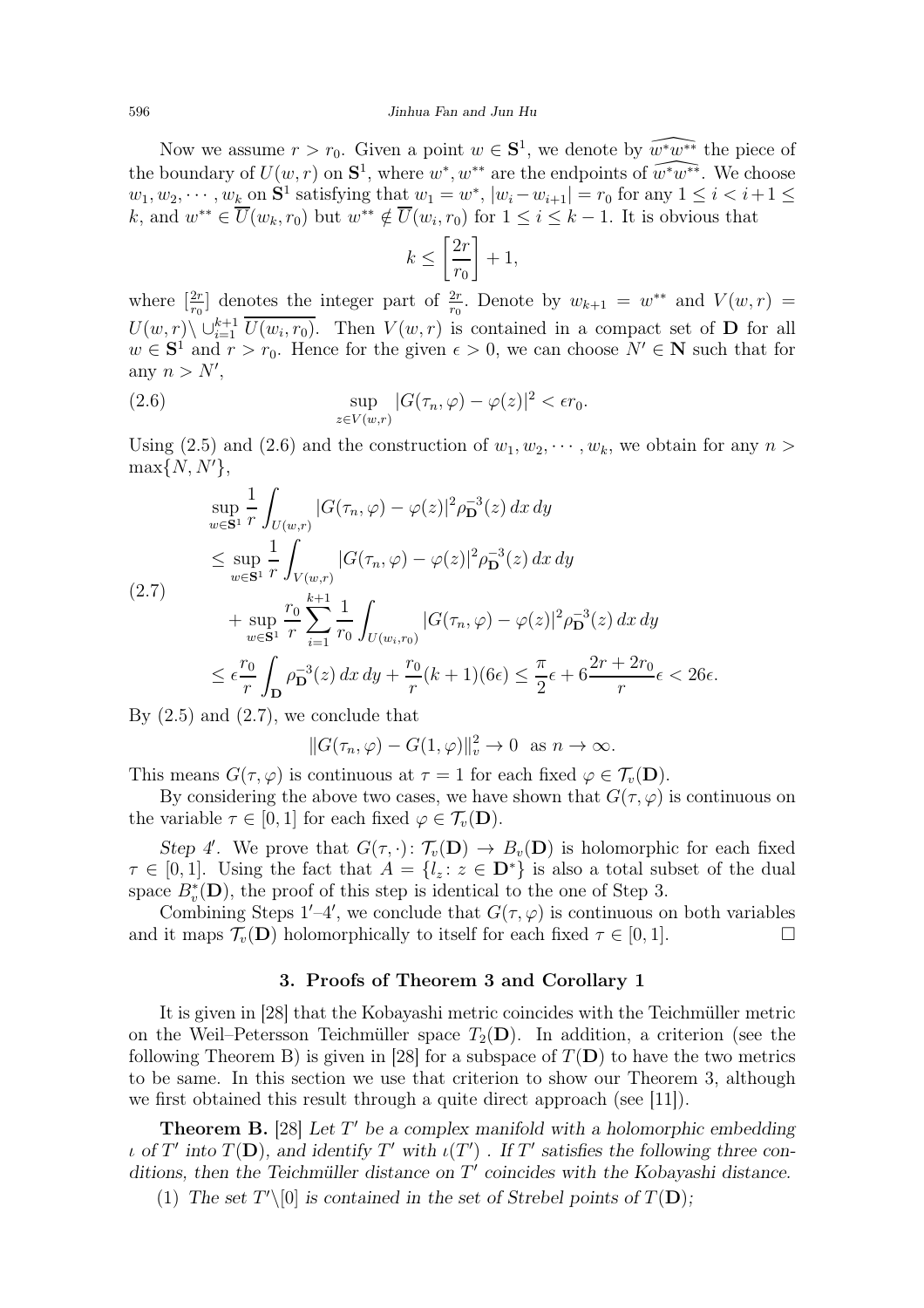Holomorphic contractibility and properties of the Weil–Petersson and VMOA Teichmüller spaces 597

- (2) For any  $\tau \in T'$ , the right translation map for  $\tau$  maps  $T'$  onto itself;
- (3) For every  $\tau \in T' \setminus [0]$ , there exists a representative  $\mu \in \tau$  corresponding to a frame mapping such that, for every  $\mu' \in \tau$  that coincides with  $\mu$  outside some compact subset of **D** and for every  $t \in D$ ,  $[t\mu'] \in T'$ .

A Strebel point of  $T(D)$  is a point  $[\mu]$  of  $T(D)$  containing a frame mapping, which is a quasiconformal homeomorphism of  $\bf{D}$  whose maximal dilatation on the complement of some compact subset of  $\bf{D}$  is strictly less than the extremal maximal dilatation of  $[\mu]$ . For more information on Strebel points, we refer to [17], [25] and [13].

Proof of Theorem 3. Using Theorem 1 and the facts that  $T_v(\mathbf{D}) \subset T_0(\mathbf{D})$  and  $T_v(\mathbf{D})$  is a group, it suffices to prove that  $T_v(\mathbf{D})$  satisfies the condition (3) in Theorem B. For this purpose, we only need to show for any point  $\tau \in T_n(\mathbf{D})$ , there exists a representative  $\mu$  of  $\tau$  such that  $\mu \in M_{\nu}(\mathbf{D}) \cap M_0(\mathbf{D})$ . In the following, we prove the existence of such a representative  $\mu$  for  $\tau$ . By the definition of  $T_v(\mathbf{D})$ , it is easy to check that the constructed  $\mu$  satisfies the condition (3).

For any  $\tau = [\nu] \in T_v(D)$ , let  $h = f^{\nu} | s^{\nu}$  and  $ex(h^{-1})$  be the Douady-Earle extension of  $h^{-1}$  (see [5]). Denote by  $\mu = \mu_{(ex(h^{-1}))^{-1}}$ . Clearly,  $\mu \in \tau$ . Since  $T_v(\mathbf{D}) \subset$  $T_0(\mathbf{D}), |\mu| \in T_0(\mathbf{D})$ . It follows from Theorem 4 of [10] that  $\mu_{ex(h)} \in M_0(\mathbf{D})$ . Then  $\mu_{(ex(h))^{-1}} \in M_0(\mathbf{D})$  and hence  $[h^{-1}] \in T_0(\mathbf{D})$ . Again by Theorem 4 of [10], we know  $\mu_{ex(h^{-1})} \in M_0(\mathbf{D}),$  hence  $\mu \in M_0(\mathbf{D}).$ 

To prove  $\mu \in M_v(\mathbf{D})$ , we recall two results from [23] and [4]. Keep in mind that  $CM_0(D)$  denotes the collection of vanishing Carleson measures on D.

**Lemma 3.** [23] Assume that  $\alpha, \beta > 0$ . For a positive measure  $\lambda$  on **D**, let

$$
\tilde{\lambda}(z) = \int_{\mathbf{D}} \frac{(1 - |z|^2)^{\alpha} (1 - |w|^2)^{\beta}}{|1 - \overline{z}w|^{\alpha + \beta + 2}} \lambda(w) du dv, \quad \text{where } w = u + iv.
$$

Then  $\tilde{\lambda} \in CM_0(\mathbf{D})$  if  $\lambda \in CM_0(\mathbf{D})$ .

**Lemma 4.** [4] Let  $\tilde{h}$  be a quasisymmetric homeomorphism of  $S^1$ . There exists a constant C depending on the ratio distortion norm of  $\tilde{h}$  such that  $\forall z \in D$ ,

$$
\frac{|\mu_{f^{-1}}(z)|^2}{1-|\mu_{f^{-1}}(z)|^2} \le C \int_{\mathbf{D}} \frac{|\mu_{g^{-1}}(w)|^2}{1-|\mu_{g^{-1}}(w)|^2} \frac{(1-|z|)^2}{|1-\overline{z}w|^4} du dv,
$$

where  $w = u + iv$ , f is the Douady–Earle extension of  $\tilde{h}$  and q is a quasiconformal extension of h.

Since  $\tau = [h] = [\nu] \in T_v(\mathbf{D})$ , there exists a quasiconformal extension  $\tilde{g}$  of h such that

$$
|\mu_{\tilde{g}}(w)|^2 \rho_{\mathbf{D}}(w) \in CM_0(\mathbf{D}).
$$

Let  $g = \tilde{g}^{-1}$ . Then g is a quasiconformal extension of  $h^{-1}$  satisfying

$$
|\mu_{g^{-1}}(w)|^2 \rho_{\mathbf{D}}(w) \in CM_0(\mathbf{D}).
$$

Applying Lemma 3 to the case when  $\alpha = 1$ ,  $\beta = 1$  and  $\lambda(w) = |\mu_{g^{-1}(w)}|^2 \rho_{\mathbf{D}}(w)$ , we obtain

$$
\int_{\mathbf{D}} |\mu_{g^{-1}}(w)|^2 \frac{1 - |z|^2}{|1 - \overline{z}w|^4} du dv \in CM_0(\mathbf{D}).
$$

Since  $g^{-1}$  is a quasiconformal map, the previous condition implies

$$
\int_{\mathbf{D}} \frac{|\mu_{g^{-1}}(w)|^2}{1 - |\mu_{g^{-1}}(w)|^2} \frac{1 - |z|^2}{|1 - \overline{z}w|^4} \, du \, dv \in CM_0(\mathbf{D}),
$$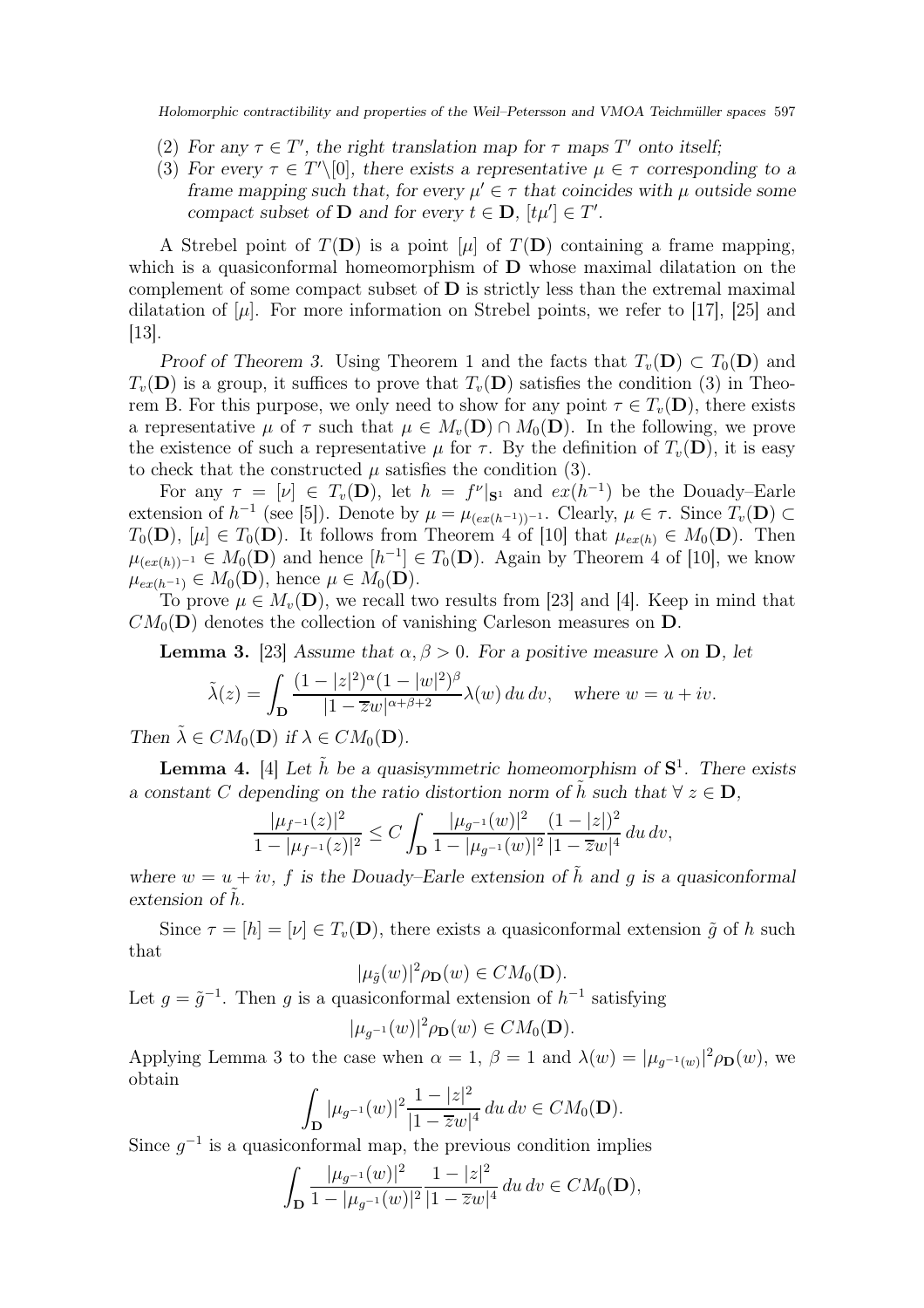which is equal to

$$
\frac{1+|z|}{1-|z|} \int_{\mathbf{D}} \frac{|\mu_{g^{-1}}(w)|^2}{1-|\mu_{g^{-1}}(w)|^2} \frac{(1-|z|)^2}{|1-\overline{z}w|^4} du dv \in CM_0(\mathbf{D}).
$$

Combined with applying Lemma 4 to  $\tilde{h} = h^{-1}$ ,  $f = ex(h^{-1})$  and g, we conclude

$$
\frac{1+|z|}{1-|z|}\frac{|\mu_{f^{-1}}(z)|^2}{1-|\mu_{f^{-1}}(z)|^2}\in CM_0(\mathbf{D}).
$$

Since  $f^{-1}$  is a quasiconformal map, it follows that

$$
|\mu_{f^{-1}}(z)|^2 \rho_{\mathbf{D}}(z) \in CM_0(\mathbf{D}), \text{ i.e., } \mu_{f^{-1}} \in M_v(\mathbf{D}).
$$

Therefore,

$$
\mu \in M_v(\mathbf{D}) \cap M_0(\mathbf{D}).
$$

Before giving a proof to Corollary 1, we introduce a result of [18].

**Lemma 5.** [18] Let  $d_{C,T(D)}$  and  $d_{K,T(D)}$  be the Caratheodory metric and the Kobayashi metric on  $T(\mathbf{D})$  respectively. Then, for any  $p, q \in T(\mathbf{D})$ , there is a universal constant  $\alpha \geq 1$  such that

(3.1) 
$$
d_{C,T(\mathbf{D})}(p,q) \leq d_{K,T(\mathbf{D})}(p,q) \leq \alpha d_{C,T(\mathbf{D})}(p,q).
$$

Applying Theorems 1 and 3 to  $T_2(D)$  and  $T_v(D)$ , we obtain a similar result to Lemma 5.

**Lemma 6.** Let  $d_{C,T_2}$  and  $d_{K,T_2}$  be the Caratheodory metric and Kobayashi metric on  $T_2(D)$  respectively, let  $d_{C,T_v}$  and  $d_{K,T_v}$  be the Carathéodory metric and the Kobayashi metric on  $T_v(\mathbf{D})$  respectively, and let  $\alpha$  be the same constant as in Lemma 5. Then for any two points  $p, q \in T_2(\mathbf{D}),$ 

(3.2) 
$$
d_{C,T_2}(p,q) \leq d_{K,T_2}(p,q) \leq \alpha d_{C,T_2}(p,q);
$$

for any two points  $p, q \in T_v(\mathbf{D}),$ 

(3.3) 
$$
d_{C,T_v}(p,q) \leq d_{K,T_v}(p,q) \leq \alpha d_{C,T_v}(p,q).
$$

Proof. Since  $T_2(D)$  is a complex Banach manifold, for any  $p, q \in T_2(D)$  the inequality  $d_{C,T_2}(p,q) \leq d_{K,T_2}(p,q)$  holds. Using Theorem 1, we obtain

$$
d_{C,T_2}(p,q) \geq d_{C,T(\mathbf{D})}(p,q).
$$

It follows from Lemma 5 and Theorem 3 that

$$
d_{C,T(\mathbf{D})}(p,q) \geq \frac{1}{\alpha} d_{K,T(\mathbf{D})}(p,q) = \frac{1}{\alpha} d_T(p,q) = \frac{1}{\alpha} d_{K,T_2}(p,q).
$$

Hence, the double inequality (3.2) holds.

Using the same argument, we conclude the double inequality  $(3.3)$ .

Proof of Corollary 1. Let  $\mu \in M_0(\mathbf{D})$  and  $[\mu] \in T_0(\mathbf{D}) \setminus T_2(\mathbf{D})$ , and let  $\{r_n\}_{n=1}^{\infty}$ be an increasing sequence of positive real numbers converging to 1. We set

$$
\mu_n(z) = \begin{cases} \mu(z), & z \in \mathbf{D}_{r_n}, \\ 0, & z \in \mathbf{D}_{r_n,1}. \end{cases}
$$

Then  $\{[\mu_n]\}_{n=1}^{\infty} \subset T_2(D)$  is a Cauchy sequence in  $T_2(D)$  under the metric  $d_{T_2} = d_{K,T_2}$ and furthermore the limit of  $\{\mu_n\}_{n=1}^{\infty}$  is  $[\mu]$ .

Let d be an invariant metric on  $T_2(D)$ . For any two points  $p, q \in T_2(D)$ , it is clear that

$$
d_{C,T_2}(p,q) \le d(p,q) \le d_{K,T_2}(p,q).
$$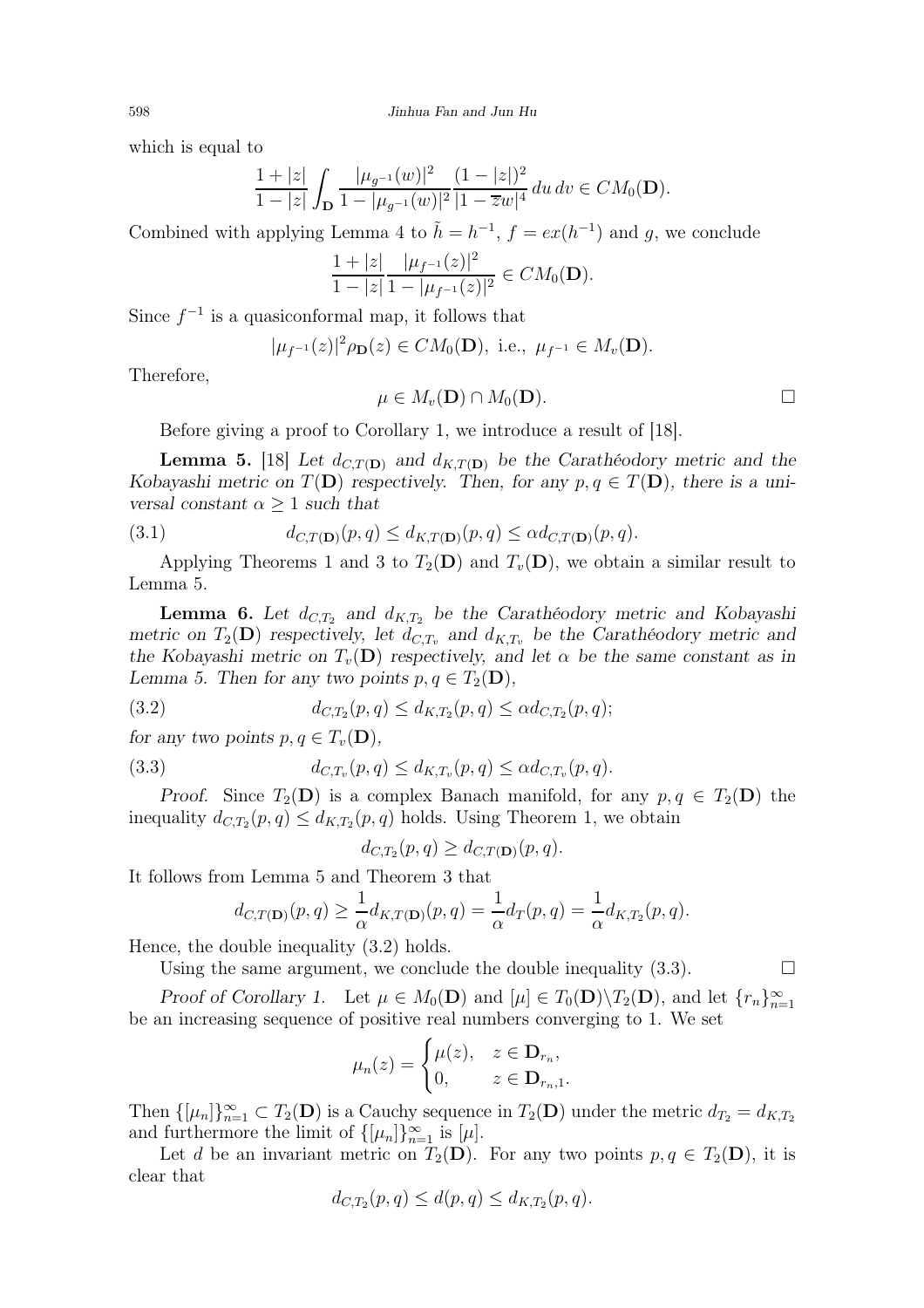Holomorphic contractibility and properties of the Weil–Petersson and VMOA Teichmüller spaces 599

By Lemma 6,

$$
\frac{1}{\alpha}d_{K,T_2}(p,q) \leq d_{C,T_2}(p,q) \leq d(p,q) \leq d_{K,T_2}(p,q).
$$

Thus,  $\{[\mu_n]\}_{n=1}^{\infty}$  is a Cauchy sequence under the metric d. Suppose that  $[\mu^*]$  is a limit of this sequence in  $T_2(D)$  under the metric d. Using the previous inequality, we know that  $[\mu^*]$  is also a limit of  $\{[\mu_n]\}_{n=1}^{\infty}$  under the Teichmüller metric on  $T_2(\mathbf{D})$ and hence on  $\overline{T}(\mathbf{D})$ . By the uniqueness of limits,  $[\mu] = [\mu^*]$ . This is a contradiction. Therefore, the sequence  $\{\mu_n\}_{n=1}^{\infty}$  has no limit in  $T_2(\mathbf{D})$  under the metric d. Thus,  $T_2(D)$  is not complete under the metric d.

Using a similar argument, we conclude that  $T_n(\mathbf{D})$  is not complete under any invariant metric  $d$  too.

#### References

- [1] Astala, K., and M. Zinsmeister: Teichmüller spaces and BMOA. Math. Ann. 289, 1991, 613–625.
- [2] BISHOP, C., and P. JONES: Harmonic measure,  $L^2$  estimates and the Schwarzian derivative. - J. Anal. Math. 62, 1994, 77–113.
- [3] Cui, G.: Integrably asymptotic affine homeomorphisms of the circle and Teichmüller spaces. Sci. China Ser. A 43, 2000, 267–279.
- [4] Cui, G., and M. Zinsmeister: BMO-Teichmüller spaces. Illinois J. Math. 48, 2004, 1223– 1233.
- [5] DOUADY, A., and C. EARLE: Conformally natural extension of homeomorphisms of the circle. - Acta Math. 157, 1986, 23–48.
- [6] Earle, C. J.: The holomorphic contractibility of two generalized Teichmüller spaces. Publ. Inst. Math. 75:89, 2004, 109–117.
- [7] EARLE, C. J., F. P. GARDINER, and N. LAKIC: Asymptotic Teichmüller space. I. The complex structure. - In: In the tradition of Ahlfors and Bers, Contemp. Math. 256, Amer. Math. Soc., Providence, RI, 2000, 17–38.
- [8] Earle, C. J., F. P. Gardiner, and N. Lakic: Asymptotic Teichmüller space. II. The metric structure. - In: In the tradition of Ahlfors and Bers III, Contemp. Math. 355, Amer. Math. Soc., Providence, RI, 2004, 187–219.
- [9] Earle, C. J., I. Kra, and S. L. Krushkal: Holomorphic motions and Teichmüller spaces. Trans. Amer. Math. Soc. 343, 1994, 927–948.
- [10] Earle, C. J., V. Markovic, and D. Šarić: Barycentric extension and the Bers embedding for asymptotic Teichmüller space. - In: Complex manifolds and hyperbolic geometry, 87–105, Contemp. Math. 311, Amer. Math. Soc., Providence, RI, 2002.
- [11] Fan, J., and J. Hu: A gluing theorem and applications to subspaces of the universal Teichmüller space. - Preprint, 2013.
- [12] Gardiner, F. P.: Approximation of infinite-dimensional Teichmüller spaces. Trans. Amer. Math. Soc. 282, 1984, 367–383.
- [13] Gardiner, F. P., and N. Lakic: Quasiconformal Teichmüller spaces. Math. Surveys Monogr. 76, Amer. Math. Soc., Providence, 2000.
- [14] GARDINER, F. P., and D. SULLIVAN: Symmetric structures on a closed curve. Amer. J. Math. 114, 1992, 683–736.
- [15] Hu, J., Y. Jiang, and Z. Wang: Kobayashi's and Teichmüller's metrics on the Teichmüller space of symmetric circle homeomorphisms. - Acta Math. Sin. (Engl. Ser.) 27, 2011, 617–624.
- [16] Hu, Y., and Y. Shen: On quasisymmetric homeomorphisms. Israel J. Math. 191, 2012, 209–226.